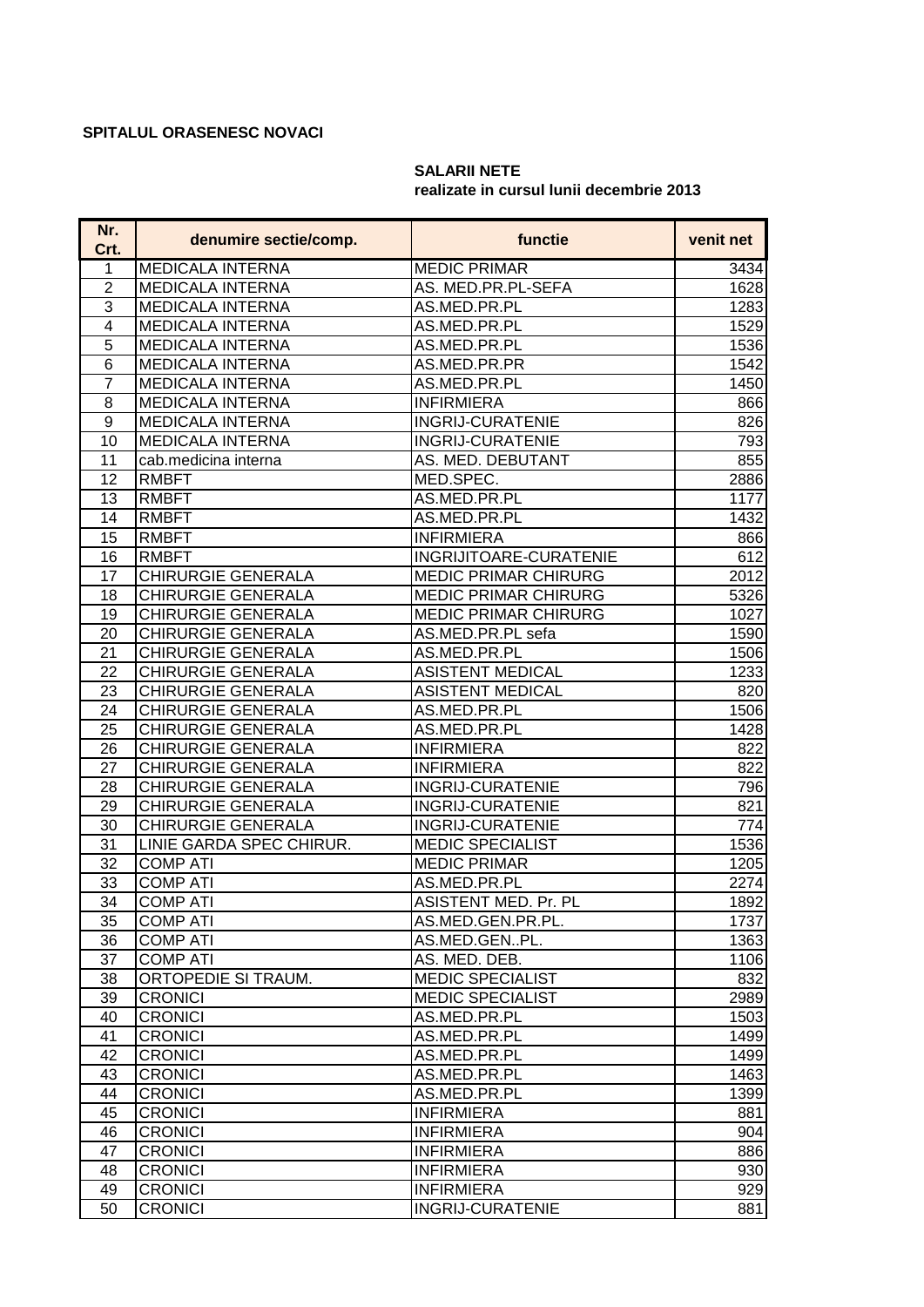| Nr.<br>Crt. | denumire sectie/comp.     | functie                          | venit net       |
|-------------|---------------------------|----------------------------------|-----------------|
| 51          | <b>OBSTR. GINECOLOGIE</b> | <b>MEDIC PRIMAR O-G</b>          | 2409            |
| 52          | OBSTR. GINECOLOGIE        | <b>MEDIC PRIMAR O-G</b>          | 2391            |
| 53          | OBSTR. GINECOLOGIE        | <b>MEDIC PRIMAR</b>              | 2426            |
| 54          | OBSTR. GINECOLOGIE        | AS.MED.PR.PL.                    | 1529            |
| 55          | OBSTR. GINECOLOGIE        | AS.MED.PR.PL                     | 1278            |
| 56          | OBSTR. GINECOLOGIE        | <b>ASISTENT MEDICAL</b>          | 1215            |
| 57          | OBSTR. GINECOLOGIE        | <b>ASISTENTA MEDICALA</b>        | 1019            |
| 58          | CAB.GINECOLOGIE           | ASIST.MED.PL                     | $\vert 0 \vert$ |
| 59          | <b>OBSTR. GINECOLOGIE</b> | <b>INFIRMIERA DEB.</b>           | 770             |
| 60          | OBSTR. GINECOLOGIE        | <b>INGRIJ-CURATENIE</b>          | 821             |
| 61          | OBSTR. GINECOLOGIE        | <b>INGRIJ-CURATENIE</b>          | 821             |
| 62          | NEONATOLOGIE              | AS.MED.PR.PL.                    | 1470            |
| 63          | <b>PEDIATRIE</b>          | DIRECTOR MED                     | 3687            |
| 64          | <b>PEDIATRIE</b>          | <b>MEDIC PRIMAR</b>              | 3311            |
| 65          | <b>PEDIATRIE</b>          | AS.MED.PR.PL.sefa sectie         | 1605            |
| 66          | <b>PEDIATRIE</b>          | AS.MED.PR.PL                     | 1496            |
| 67          | <b>PEDIATRIE</b>          | AS.MED.PR.PL                     | 1477            |
| 68          | <b>PEDIATRIE</b>          | <b>ASISTENT MEDICAL</b>          | 1297            |
| 69          | <b>PEDIATRIE</b>          | AS.MED.PR.PL                     | 1499            |
| 70          | <b>CAB. PEDIATRIE</b>     | AS.MED.PR.PL                     | 1432            |
| 71          | PEDIATRIE                 | <b>INGRIJ-CURATENIE</b>          | 821             |
| 72          | <b>PEDIATRIE</b>          | <b>INFIRMIERA</b>                | 801             |
| 73          | PEDIATRIE                 | <b>INFIRMIERA</b>                | 872             |
| 74          | <b>PEDIATRIE</b>          | <b>INGRIJ-CURATENIE</b>          | 855             |
| 75          | <b>LAB. ANALIZE MED</b>   | <b>MEDIC SPEC</b>                | 1590            |
| 76          | LAB. ANALIZE MED          | <b>CHIMIST.PR</b>                | 1912            |
| 77          | LAB. ANALIZE MED          | AS.MED.PR.PL                     | 1312            |
| 78          | LAB. ANALIZE MED          | AS.MED.PR.PL                     | 1323            |
| 79          | LAB. ANALIZE MED          | AS.MED.PR.PL                     | 1303            |
| 80          | <b>RADIOLOGIE</b>         | <b>MEDIC PRIMAR RADIOLOGIE</b>   | 1078            |
| 81          | <b>RADIOLOGIE</b>         | AS.MED.PR.PL                     | 1392            |
| 82          | <b>RADIOLOGIE</b>         | AS.MED.PR.PL                     | 1428            |
|             |                           |                                  |                 |
| 83          | <b>CPU</b><br>CPU         | medic specialist<br>AS.MED.PR.PL | 3770            |
| 84          | ICPU                      |                                  | 1678            |
| 85          |                           | AS.MED.PR.PL                     | 1678            |
| 86          | <b>CPU</b>                | AS.MED.PR.PL.                    | 1851            |
| 87          | <b>CPU</b>                | AS.MED.PR.PL                     | 1711            |
| 88          | <b>CPU</b>                | AS.MED.PR.PL                     | 1693            |
| 89          | <b>CPU</b>                | <b>ASISTENT MEDICAL</b>          | 1076            |
| 90          | <b>CPU</b>                | <b>ASISTENT MEDICAL</b>          | 1064            |
| 91          | <b>CPU</b>                | REG. MEDICAL DEB.                | 1043            |
| 92          | <b>STATISTICA</b>         | STATISTICIAN.MED.PR              | 0               |
| 93          | <b>STERILIZARE</b>        | AS.MED.PR.PL                     | 1420            |
| 94          | <b>STERILIZARE</b>        | AS.MED.PR.PL                     | 1472            |
| 95          | <b>STERILIZARE</b>        | AS.MED.PR.PL                     | 1427            |
| 96          | <b>BLOC ALIMENTAR</b>     | AS.MED.PR.PL                     | 1124            |
| 97          | <b>BLOC ALIMENTAR</b>     | AS.MED.PR.PL                     | 1150            |
| 98          | <b>BLOC ALIMENTAR</b>     | <b>BUCATAR munc.III</b>          | 1008            |
| 99          | <b>BLOC ALIMENTAR</b>     | <b>BUCATAR munc.III</b>          | 1004            |
| 100         | <b>BLOC ALIMENTAR</b>     | <b>BUCATAR munc.III</b>          | 1004            |
| 101         | <b>BLOC ALIMENTAR</b>     | <b>BUCATAR munc.III</b>          | 988             |
| 102         | <b>SPALATORIE</b>         | SPALATOREASA-GEST                | 747             |
| 103         | <b>SPALATORIE</b>         | <b>SPALATOREASA</b>              | 696             |
| 104         | <b>MUNCITORI</b>          | LENJEREASA                       | 856             |
| 105         | <b>CONTABILITATE</b>      | <b>MANAGER</b>                   | 4870            |
| 106         | <b>CONTABILITATE</b>      | DIR.FINANC.CONTAB                | 2375            |
| 107         | <b>CONTABILITATE</b>      | <b>ECONOMIST IA</b>              | 2069            |